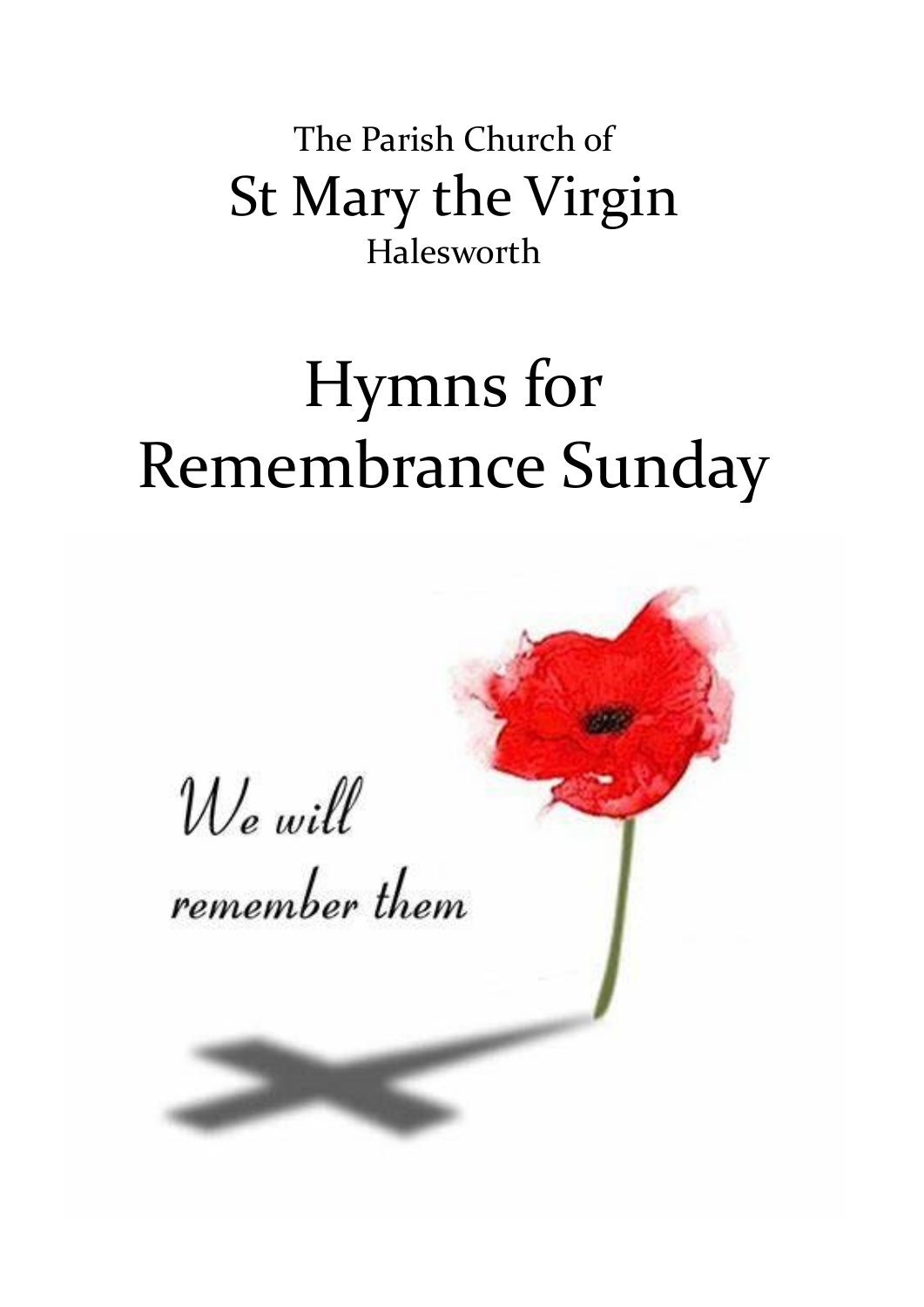**O God, our help in ages past, our hope for years to come, our shelter from the stormy blast, and our eternal home.**

**Beneath the shadow of thy throne thy saints have dwelt secure; sufficient is thine arm alone, and our defence is sure.**

**Before the hills in order stood, or earth received her frame, from everlasting thou art God, to endless years the same.**

**A thousand ages in thy sight are like an evening gone, short as the watch that ends the night before the rising sun.**

**Time, like an ever rolling stream, will bear us all away; we fade and vanish, as a dream dies at the opening day.**

**O God, our help in ages past, our hope for years to come, be thou our guard while troubles last, and our eternal home.**

**--oOo--**

**God is our strength and refuge, our present help in trouble; and we therefore will not fear, though the earth should change! Though mountains shake and tremble, though swirling floods are raging, God the Lord of hosts is with us ever more!**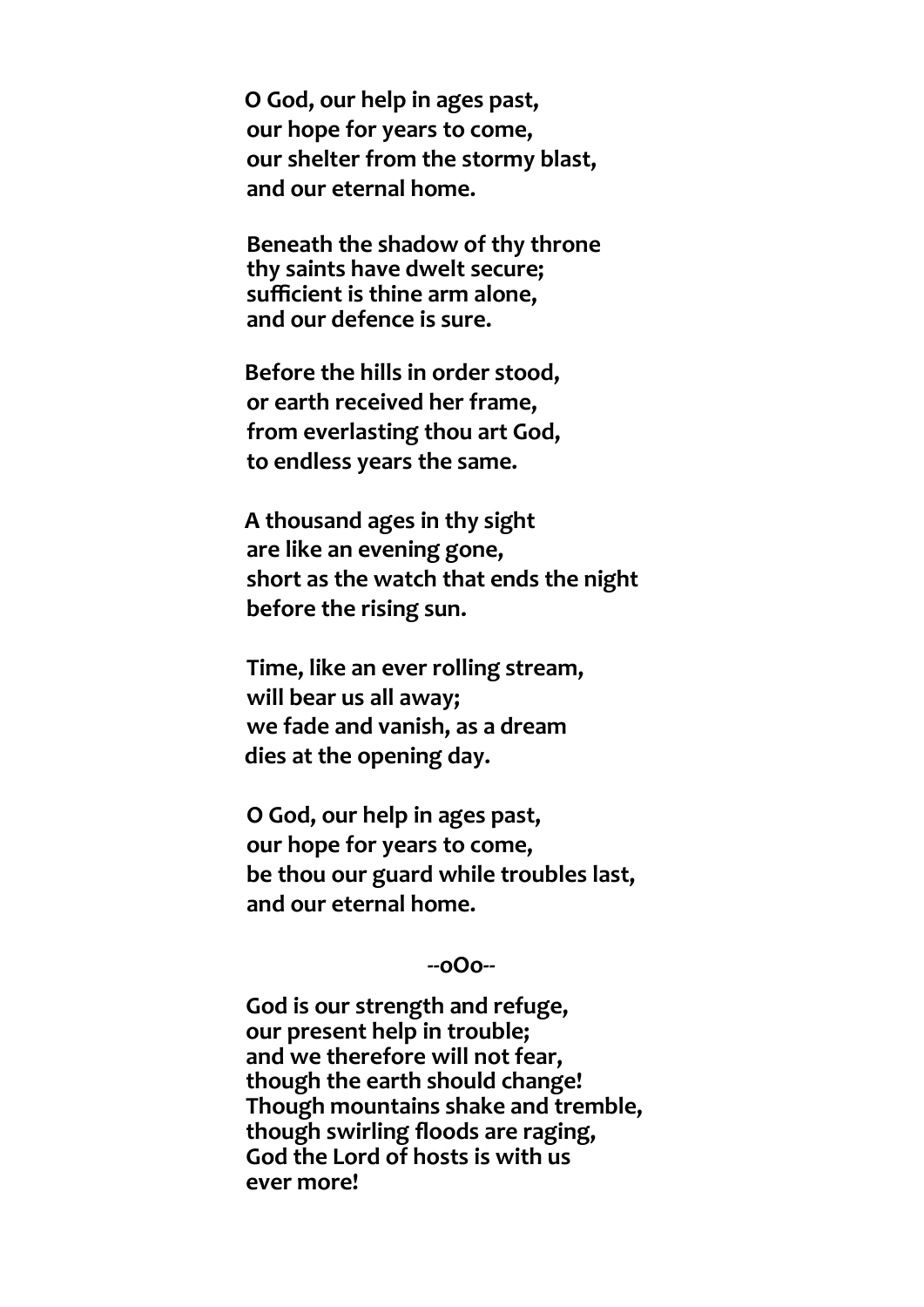**There is a flowing river, within God's holy city; God is in the midst of her – she shall not be moved! God's help is swiftly given, Thrones vanish at his presence God the Lord of hosts is with us ever more!**

**Come, see the works of our maker, learn of his deeds all powerful; wars will cease a cross the world when he shatters the spear! Be still and know your creator, up lift him in the nations God the Lord of hosts is with us ever more!**

**--oOo--**

**Eternal Father, strong to save, Whose arm hath bound the restless wave, Who biddest the mighty ocean deep Its own appointed limits keep; Oh, hear us when we cry to Thee, For those in peril on the sea!**

**O Christ! Whose voice the waters heard And hushed their raging at Thy Word, Who walked on the foaming deep, And calm amidst its rage didst sleep; Oh, hear us when we cry to Thee, For those in peril on the sea!**

**O Holy Spirit! Who didst brood Upon the chaos dark and rude, And bid its angry tumult cease, And give, for wild confusion, peace; Oh, hear us when we cry to Thee, For those in peril on the sea!** *Turn over for v4*